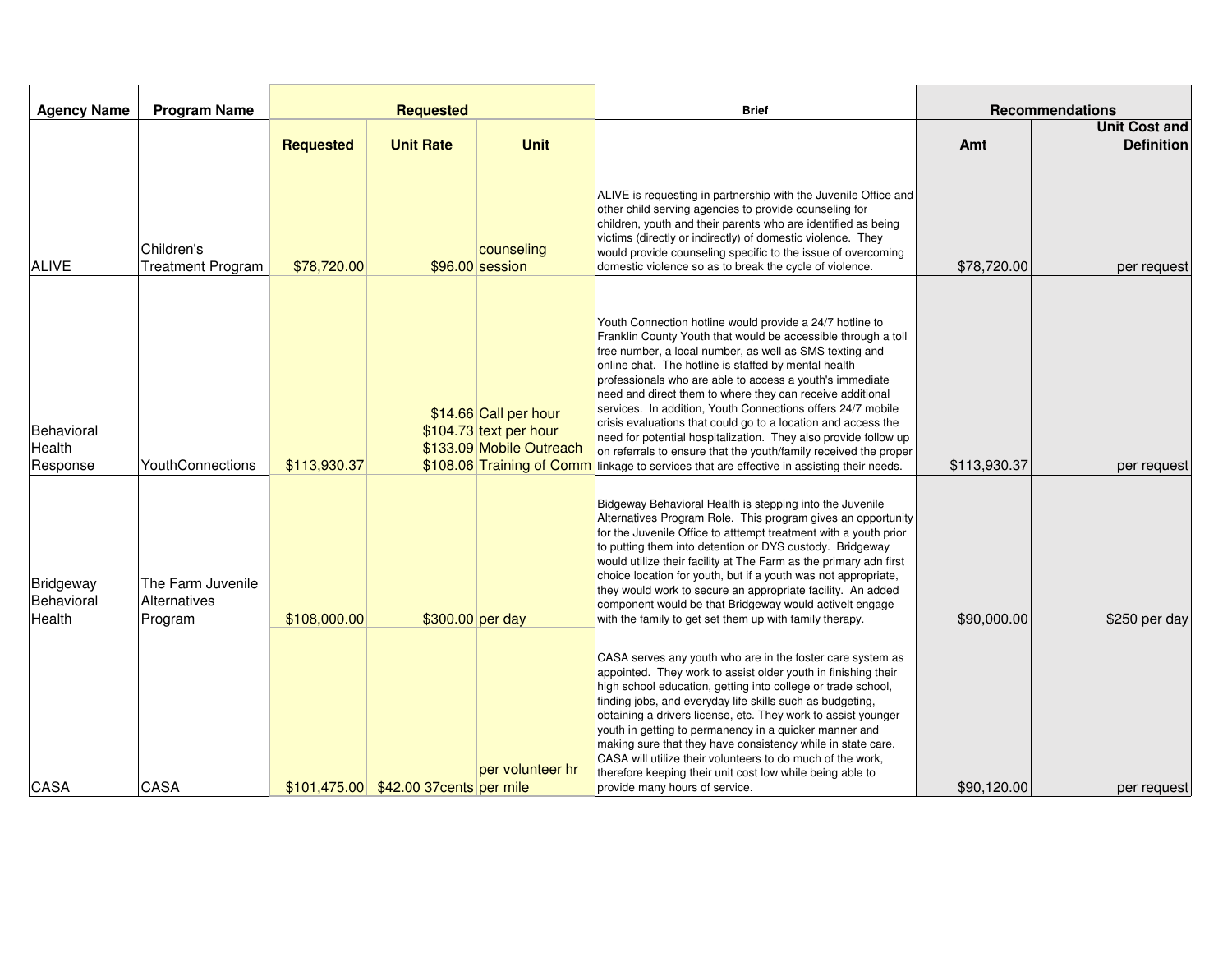| <b>Catholic Family</b><br><b>Services</b> | Counseling                 | \$103,809.00 | \$81.32 \$135.32 group cnsl | individual cnsl<br>\$275.00 psycho-sexual | Catholic Family Services counseling and therapy services to<br>youth of Franklin County using Cognitive Behavioral Therapy.                                                                                                                                                                                                                                                                                                                                                                                                                                                                                                                                                                                                                                                                                                                                                                                                                     | \$76,000.00  | \$75.45 individual<br>\$275<br>\$131.35 group<br>psycho-sexual |
|-------------------------------------------|----------------------------|--------------|-----------------------------|-------------------------------------------|-------------------------------------------------------------------------------------------------------------------------------------------------------------------------------------------------------------------------------------------------------------------------------------------------------------------------------------------------------------------------------------------------------------------------------------------------------------------------------------------------------------------------------------------------------------------------------------------------------------------------------------------------------------------------------------------------------------------------------------------------------------------------------------------------------------------------------------------------------------------------------------------------------------------------------------------------|--------------|----------------------------------------------------------------|
| <b>Catholic Family</b><br>Services        | Psych                      | \$47,053.00  |                             | \$235.27 per session                      | Catholic Family Services psychiatric services to youth in<br>Franklin County. Psychiatry would include diagnosis,<br>treatment, and medication management.                                                                                                                                                                                                                                                                                                                                                                                                                                                                                                                                                                                                                                                                                                                                                                                      | \$25,879.70  | 235.27 per session                                             |
| <b>Catholic Family</b><br>Services        | School Based<br>Counseling | \$194,713.00 |                             | \$70.80 per hour                          | Catholic Family Services school-based counselors for the<br>Catholic grade schools and Borgia in Franklin County. The<br>school-based counselors provide counseling, consultation to<br>staff, and prevention programs as requested.                                                                                                                                                                                                                                                                                                                                                                                                                                                                                                                                                                                                                                                                                                            | \$194,713.00 | per request                                                    |
| <b>Catholic Family</b><br>Services        | <b>BrainWise</b>           | \$32,444.00  |                             | \$98.32 per class session                 | Brainwise is an evidenced based 12 week prevention program<br>that quides children on developing a thinking process that<br>allows them to replace ipulsive behaviors with sound decision<br>making behaviors. Brainwise is used at the Catholic<br>Elementary Schools in Franklin County                                                                                                                                                                                                                                                                                                                                                                                                                                                                                                                                                                                                                                                       | \$15,407.00  | \$90.00                                                        |
| <b>CHADS</b>                              | <b>Family Support</b>      | \$6,200.00   | \$90.00 per hr              |                                           | CHADS provides families who have a child struggling with<br>depression and thoughts of suicide with appropriate mental<br>health support suggestions and resources. CHADS Family<br>Support is designed to work with the family to educate them<br>about their child's mental illness, provide emotional support<br>and identify key mental health resources in treating the child.<br>This outreach is done by phone, face to face or group support.<br>The program coordinator is a licensed social worker who<br>specifically works with the family (typically a parent) to provide<br>a sounding board, emotional support and identify key mental<br>health resources in treating the child. Throughout this time<br>many different barriers and obstacles to successful integration<br>of services may be present, and families will benefit from<br>having a place to call where they will receive compassion,<br>expertise and guidance. | \$6,200.00   | per request                                                    |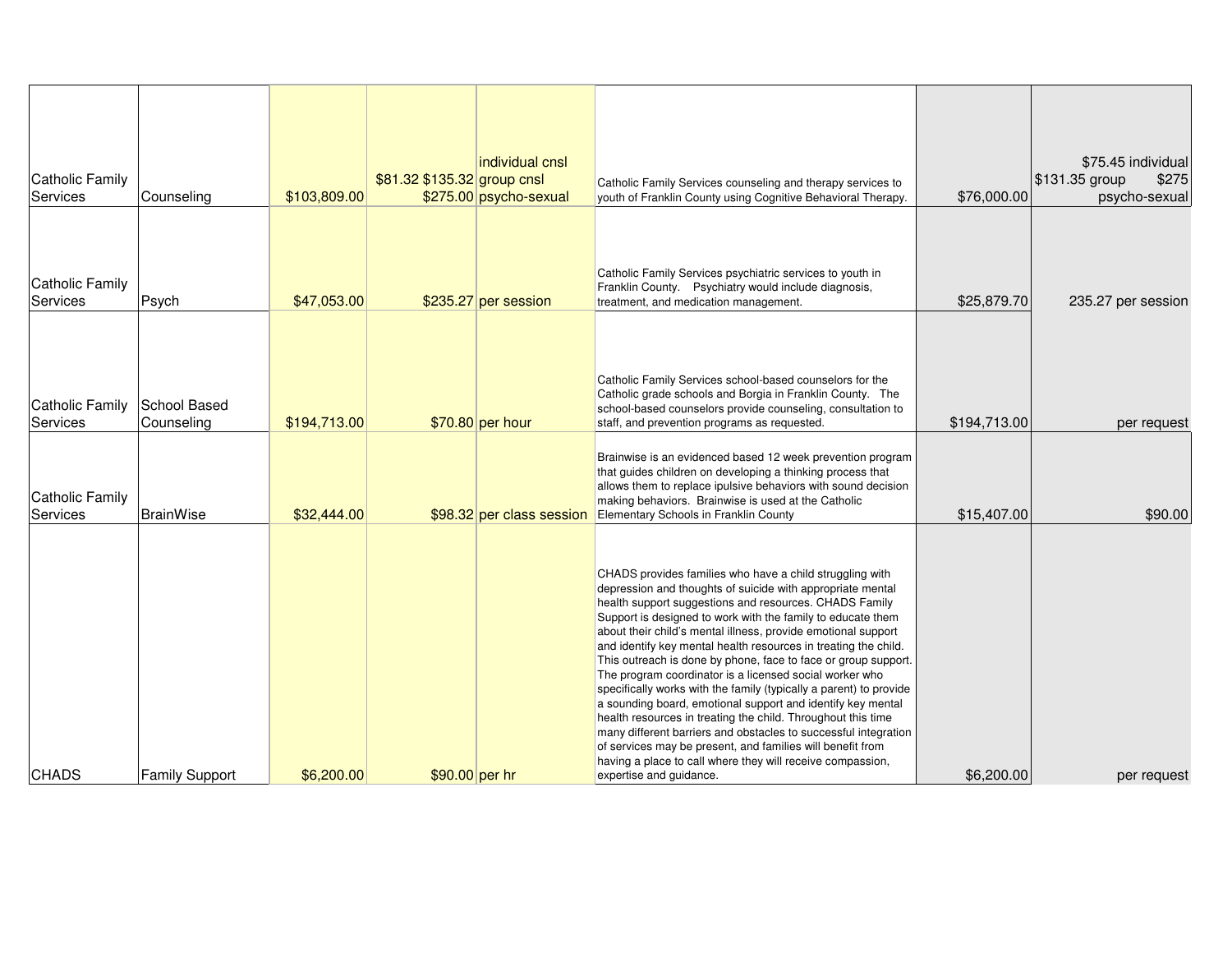| <b>CHADS</b>                    | Signs of Suicide           | \$8,175.00  | \$125.00 presentation<br>\$100.00 School support | The Signs of Suicide (SOS) program empowers students and<br>staff with the tools and resources to effectively recognize and<br>respond to the warning signs of suicide – in themselves and in<br>their friends and (for staff) in their students. SOS is a self-<br>contained module designed to be incorporated into health<br>class. SOS includes parent, student and teacher education<br>plans, videos, depression screening materials, and printed<br>education materials. The SOS program will be offered to all<br>Franklin County schools.                                                                                                                                                       | \$8,175.00  | per request |
|---------------------------------|----------------------------|-------------|--------------------------------------------------|----------------------------------------------------------------------------------------------------------------------------------------------------------------------------------------------------------------------------------------------------------------------------------------------------------------------------------------------------------------------------------------------------------------------------------------------------------------------------------------------------------------------------------------------------------------------------------------------------------------------------------------------------------------------------------------------------------|-------------|-------------|
|                                 | CHARCATER + Character Plus | \$10,811.00 | \$83.39 per hour                                 | Character Plus - bullying prevention program works with<br>school personnel to change the culture within the school itself.<br>They do this through training of the school personnel and then<br>offering coaching to engage the staff and assist<br>implementation of the skills learned in training                                                                                                                                                                                                                                                                                                                                                                                                    | \$10,811.00 | per request |
| Chidren's<br>Advocacy<br>Center | <b>Family Advocate</b>     | \$24,128.00 | $$40.00$ per hour                                | CAC - Family Advocacy- The Family Advocate works with<br>non-offending parents and the child throughout the process of<br>working in the legal system, as well as helps coordinate the<br>care for the child and family in the aftermath of sexual abuse<br>and child abuse. Prior to the forensic interview the Family<br>Advocate walks the youth and caregiver through the process,<br>during the interview they give referral information to the<br>caregiver and then do a follow-up call with them 2 weeks after<br>the interview to see if they have used the information. The<br>Family Advocate then follows the process and makes sure<br>that the case is brought to some type of resolution. | \$24,128.00 | per request |
| Chidren's<br>Advocacy<br>Center | Sexual Abuse<br>Prevention | \$57,500.00 | \$125.00 direct per hour                         | The Child advocacy Center -sexual abuse prevention program<br>in Franklin County. In order to ensure that first responders<br>such as police, children's division workers, teachers, etc. are<br>ready to handle situations when they arise, the CAC trains<br>these adults on Finding Words $-$ a program that teaches<br>adults how to handle the situation properly when a child<br>divulges that they have been sexually abused. CAC also<br>provides a school-based prevention program to area schools<br>for youth K-8. This programming is offered to every school<br>within Franklin County.                                                                                                     | \$45,000.00 | per request |
| <b>CORE Health</b>              |                            | \$9,600.00  | \$30.00 per session                              | CORE Health Neurofeedback and Counseling Services would<br>use neurofeedback technologies to assist youth in helping<br>retrain their brain in areas such as focus, attention, and<br>concentration. Neurofeedback utilizes technology to help<br>youth understand their triggers and assist them in self<br>regulation. This neurofeedback coupled with cognitive<br>behavior therapy has shown results in children that traditional<br>therapy alone has not worked.                                                                                                                                                                                                                                   | \$0.00      |             |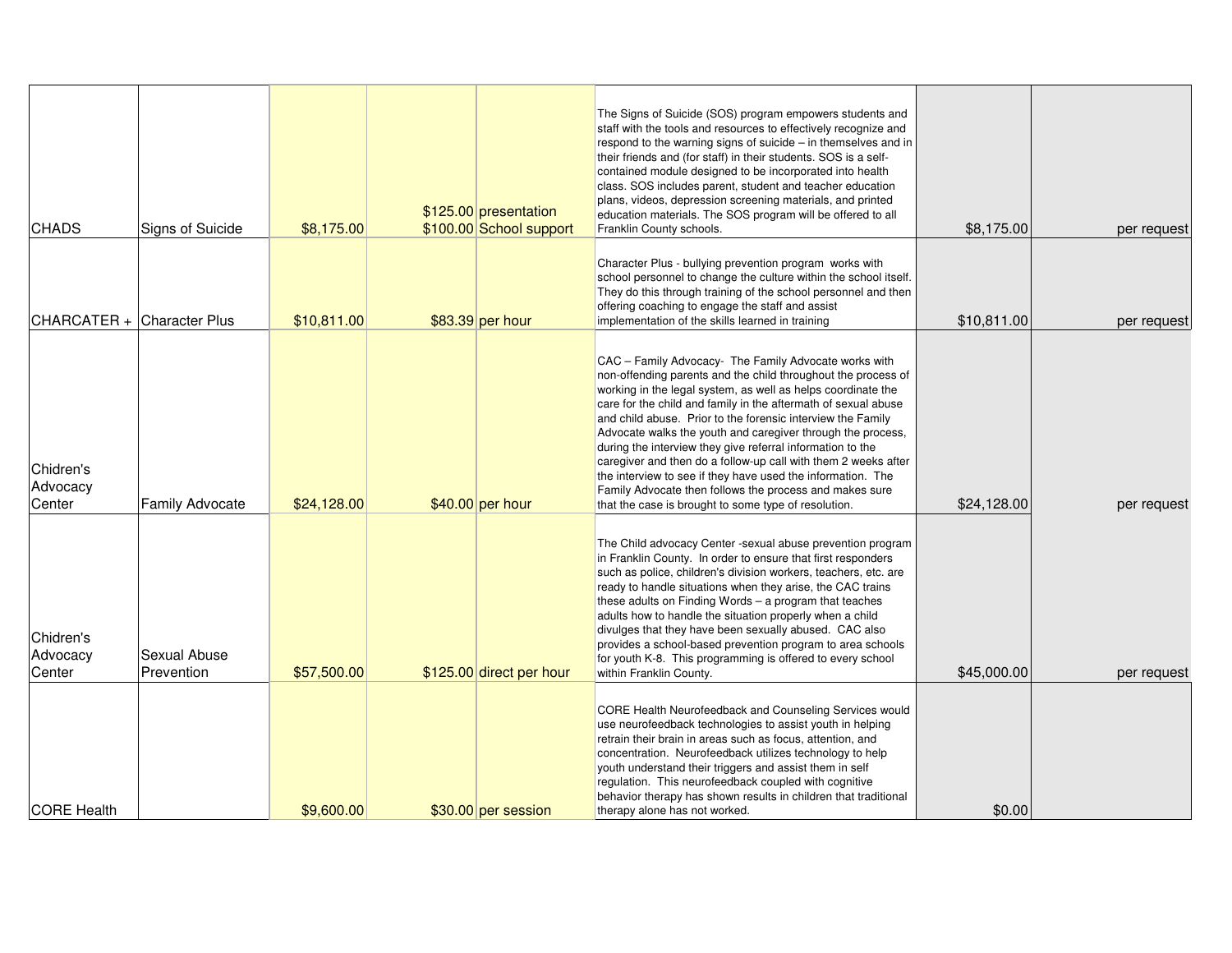| <b>CRIDER</b> | Prevention              | \$45,360,00  | \$80.00 per hour  | Crider Health Center - anti-violence/ anti-bullying prevention<br>services to Franklin County school districts Violence<br>Prevention would be offered in grades $1 - 5$ and 7, Changes<br>and Choices in grade 6, and Healthy Relationships in 8 <sup>th</sup><br>grade. All programs build upon one another or can stand<br>alone. As the kids get older the focus of the program<br>becomes more refined, for example in the older elementary<br>grades, the bullying and teasing program focuses more on<br>cyber bullying.                                                                                                                                        | \$45,360,00  | per request |
|---------------|-------------------------|--------------|-------------------|------------------------------------------------------------------------------------------------------------------------------------------------------------------------------------------------------------------------------------------------------------------------------------------------------------------------------------------------------------------------------------------------------------------------------------------------------------------------------------------------------------------------------------------------------------------------------------------------------------------------------------------------------------------------|--------------|-------------|
| <b>CRIDER</b> | Pinocchio               | \$334,100.00 | \$50.00 per hour  | The Pinocchio program works with $K - 3rd$ graders with<br>emerging social, behavioral, and emotional issues that are<br>affecting them in school. Children are screened and if<br>deemed that they are in need of services they meet with the<br>associate to work on identified skills. It may be children who<br>are shy and need to learn to interact with others or improve<br>their self esteem, it may be a child that needs to work on<br>anger management skills. By working with children early in<br>life and teaching them the skills to deal with emerging mental<br>health issues it will reduce the incidence of higher need<br>services later in life. | \$320,736.00 | \$48.00     |
| <b>CRIDER</b> | <b>SBMHS</b>            | \$227,529,00 | $$81.00$ per hour | Crider Health Center- School Based Mental Health Specialist<br>services to public schools in Franklin County. Crider partners<br>with the schools to place a school-based mental health<br>specialist in the schools to work with children and youth that<br>have mental health or behavioral issues. The FCCRB<br>funding would be used exclusively for non-medicaid youth.                                                                                                                                                                                                                                                                                           | \$227,529,00 | per request |
| <b>CRIDER</b> | School Based<br>Therapy | \$253,980.00 | \$85.00 per hour  | Crider Health Center - School Based Therapist to take case<br>loads in five school districts; Meramec Valley, St. Clair,<br>Sullivan, Washington and Union. These therapist would work<br>with 30-40 children a piece. The children would be identified<br>through the School's Counselor. These will be the highest<br>need children.                                                                                                                                                                                                                                                                                                                                 | \$253,980.00 | per request |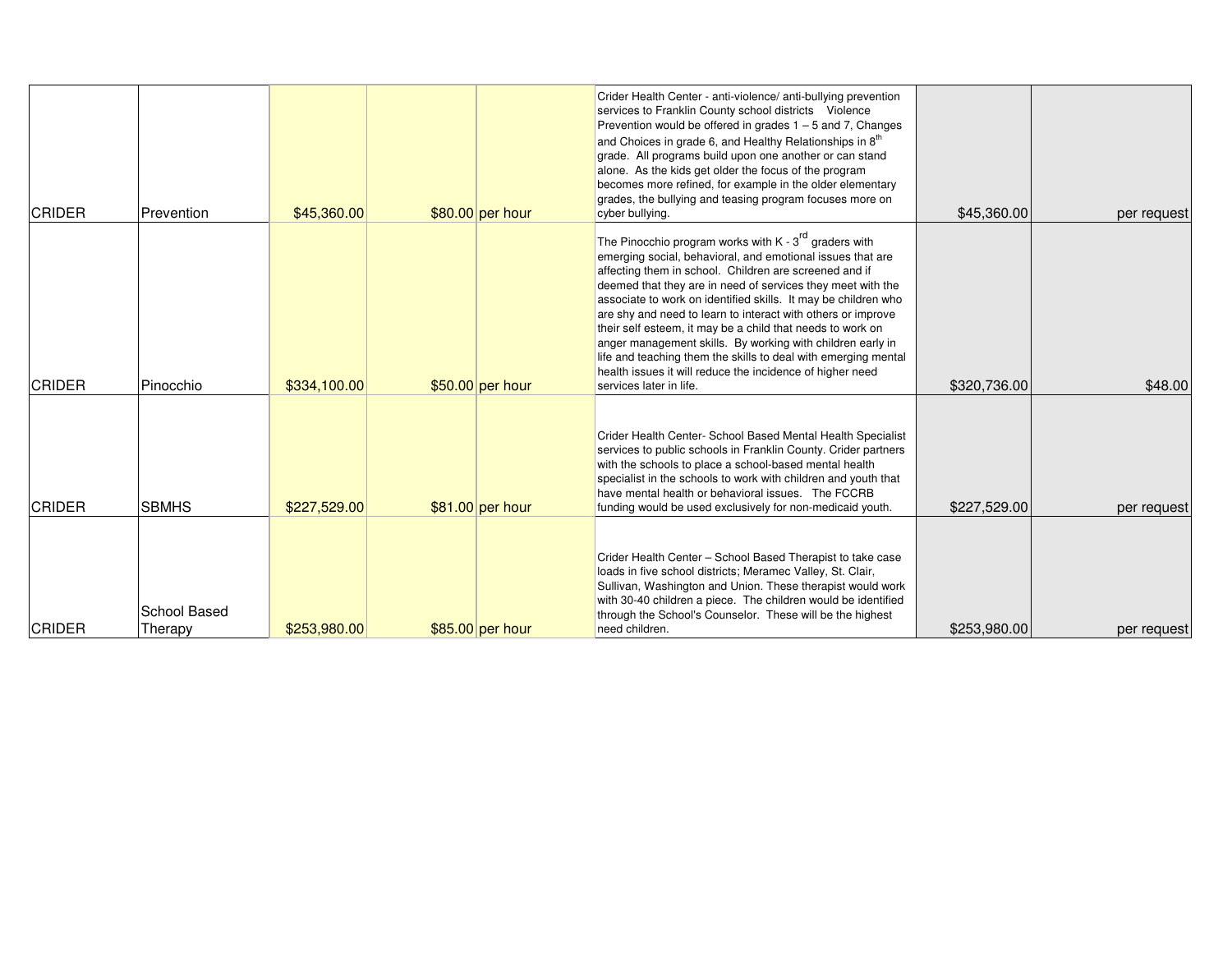| <b>CRIDER</b>                                          | <b>PWF</b>                    | \$216,471.00 |                                                                | Care coordination<br>\$87.00 \$74.50 parent partner<br>\$34.00 pp medicaid mtc | Crider Health Center in partnership with F.A.C.T. - Partnership<br>with Families program. Partnership with Families uses a<br>strength based, wrap-around approach to serve youth with<br>serious emotional disorders and their families. The Care<br>Coordinator is responsible for helping the families create a<br>team of individuals to assist in meeting the goals of the family.<br>FACT would provide the Parent PARTNERs for the families<br>served under the Partnership with Families A Parent<br>PARTNER is a parent of a child with disabilities or SED that<br>has already been through the ups and downs of working in<br>multiple systems. Many families of children with SED are<br>weary of "professionals". Having another parent that has<br>"been there, done that" to help guide them and mentor them in<br>skills of parenting and advocacy makes the whole program<br>much more effective and efficient. These families are<br>normally the families that have tried everything with no<br>success and are in need of intensive help. | \$216,471.00 | per request |
|--------------------------------------------------------|-------------------------------|--------------|----------------------------------------------------------------|--------------------------------------------------------------------------------|---------------------------------------------------------------------------------------------------------------------------------------------------------------------------------------------------------------------------------------------------------------------------------------------------------------------------------------------------------------------------------------------------------------------------------------------------------------------------------------------------------------------------------------------------------------------------------------------------------------------------------------------------------------------------------------------------------------------------------------------------------------------------------------------------------------------------------------------------------------------------------------------------------------------------------------------------------------------------------------------------------------------------------------------------------------|--------------|-------------|
| <b>CRIDER</b>                                          | School Based<br>Social Worker | \$213,295.00 |                                                                | $$70.00$ per hour                                                              | The School Social Worker program will provier social work<br>services to six schools New Haven elementary and middle,<br>Spring Bluff, Strain-Japan, Lonedell, and Franklin County R-<br>IV. The school social worker would act as a laison between<br>the school and the families working with families that are in<br>need of an urgent response to situations that have come to<br>the attention of the schools.                                                                                                                                                                                                                                                                                                                                                                                                                                                                                                                                                                                                                                           | \$71,098.50  | per request |
| <b>CRIDER</b>                                          | Leader in Me                  | \$75,334.48  |                                                                |                                                                                | The Union School District would like to implement the Leader<br>in Me program at Central (K-3) and Beaufort (K-6) elementary<br>schools. This would expand the program in Union to cover all<br>of the Elementary schools, as the program has already been<br>implemented at Clark-Vitt School (4-6). Leader in Me builds<br>not only leadership, but sel-efficacy skills and resiliency skills.<br>These skills have shown to not only improve grades, but to<br>also reduce problematic behaviors in the school setting.                                                                                                                                                                                                                                                                                                                                                                                                                                                                                                                                    | \$0.00       |             |
| Foundations for Wrap Around<br>Franklin County Funding |                               |              | varies \$4.50-kit<br>$$21,200.00$ \$12.50 \$225.00 month admin | on receipt<br>wrap-around<br>drug testing<br>per                               | Foundations for Franklin County is requesting funding to<br>administer and oversee activities and wrap around funds for<br>high-risk youth in the community. This pool of funding would<br>be available to youth who are working with agencies<br>throughout the area for a variety of activities that would assist<br>in their overall treatment goals. This could be used for<br>anything from helping to pay for field trips at school for foster<br>children to assisting a youth who is working on social skills be<br>able to play a team sport.                                                                                                                                                                                                                                                                                                                                                                                                                                                                                                        | \$21,200.00  | per request |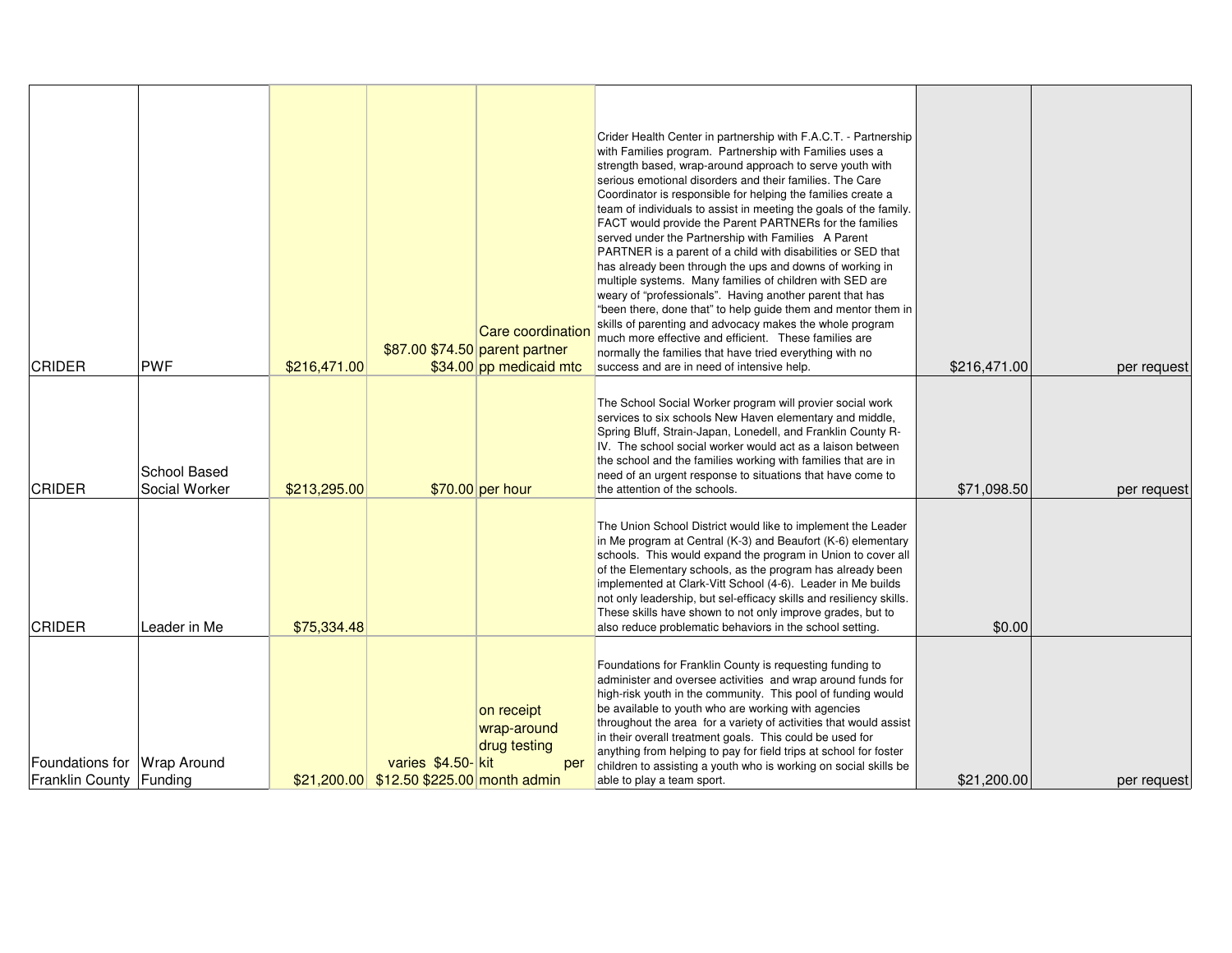| <b>Franklin County</b>                                  | Foundations for   Mobile Counseling<br>Services                  | \$86,320.00                 | \$87.09 hour                                                   | per counseling                                            | The Mobile Counseling will allow for therapeutic counseling<br>services to reach outlying areas of Franklin County such as<br>Lonedell, Gerald, and Strain-Japan. By using a converted pull<br>behind camper, the Mobile Counseling unit is able to put a<br>safe place for children and youth to receive services at<br>locations where traidiotnally teansportation has been a barrier<br>to these services. FFC will contract with licensed couselors<br>who will then see the clients.                                                                               | \$65,317.50               | \$87.09                                                                                      |
|---------------------------------------------------------|------------------------------------------------------------------|-----------------------------|----------------------------------------------------------------|-----------------------------------------------------------|--------------------------------------------------------------------------------------------------------------------------------------------------------------------------------------------------------------------------------------------------------------------------------------------------------------------------------------------------------------------------------------------------------------------------------------------------------------------------------------------------------------------------------------------------------------------------|---------------------------|----------------------------------------------------------------------------------------------|
| Foundations for School Safety<br><b>Franklin County</b> | Director                                                         | \$97,521.02                 | \$165.00 hour                                                  | per consultation                                          | The School Safety Director program works with public and<br>proviate shools, responder organizations, and mental health<br>providers in planning and prevention of crisis situations. The<br>[rpgram coordinates and provides the tools to prevent,<br>respond to, and recover from a majoe school-wide crisis, a<br>small group crisis, or an individual crisis.                                                                                                                                                                                                        | \$0.00                    |                                                                                              |
| Foundations for<br>Franklin County   HALO               |                                                                  | \$9,375.00                  | \$81.48 prep                                                   | per hour of direct<br>services plus one<br>hour per month | Healthy Alternatives for Little Ones is an evidenced based<br>program for children ages 3 - 6. The goal of HALO is to<br>reduce the risk of future alcohol, tobacco, and other drug use,<br>while encouraging a healthy diet and physical activity.                                                                                                                                                                                                                                                                                                                      | \$0.00                    |                                                                                              |
| Foundations for<br>Franklin County   ARRISE             |                                                                  | \$17,600.00                 | \$7.50 to \$30.00                                              | \$133.33 monthly admin                                    | The ARRISE program works with families whose children are<br>currently in alternative care and whose parents are trying to<br>break the cycle of addiction. This program works with the<br>parents in a manner similar to drug court and the goal is to<br>speed along the reunification process in a manner that<br>protects the safety of the child. The proposal is to pay for the<br>drug testing of the parents on the weekend and holidays, as<br>the during the week drug testing will be accomplished through<br>existing funding to Preferred Family Healthcare | \$8,800.00                | <b>Need exact amounts</b><br>before contract would be<br>entered into                        |
| <b>GRACE'S</b>                                          | Therapeutic                                                      |                             |                                                                | ther visitation                                           | Court ordered therapeutic Visits to facilitate a safe                                                                                                                                                                                                                                                                                                                                                                                                                                                                                                                    |                           |                                                                                              |
| <b>PLACE</b><br><b>GRACE'S</b>                          | Visitiation<br>Supervised                                        |                             | \$45,100.00 \$75.00 \$150.00 ther visit intake                 | visitation                                                | environment for youth to return to from foster care<br>Court appointed supervised visitation to allow for interaction of<br>youth in alternative placement through Children's Division and<br>theit parents with the hopes of speeding along permanancy for                                                                                                                                                                                                                                                                                                              | \$5,100.00                | per request                                                                                  |
| <b>PLACE</b><br><b>GRACE'S</b><br><b>PLACE</b>          | Visitation<br>Crisis Care                                        | \$34,800.00<br>\$178,300.00 | \$17.62 \$18.50 intake/visitatio<br>\$29.00 \$26.50 case mngmt | Per hour<br>\$39.23 intake assess                         | the child.<br>Sisters of Grace would like to provide 24 hour<br>emergency/respite care to children and youth 12 yrs of age or<br>less for up to 5 days. Services would include follow-up, case<br>management, and initial assessment.                                                                                                                                                                                                                                                                                                                                    | \$8,900.00<br>\$77,250.00 | per request<br>\$29.00 hr/1 kid<br>\$14.50<br>\$65.39 case<br>hr/mul<br>\$39.23 intake<br>mg |
| <b>Great Circle</b>                                     | <b>Early Assessment</b><br>and Interventions<br>for Outcomes Now | \$100,000.00                |                                                                |                                                           | EAIs ON works with at-risk families in a preventative manner<br>and with families of children in protective custody to provide a<br>thorough and early clinical assessment of the family needs.<br>They use motivational interviewing and integrate Family Group<br>Decision Making.                                                                                                                                                                                                                                                                                     | \$0.00                    |                                                                                              |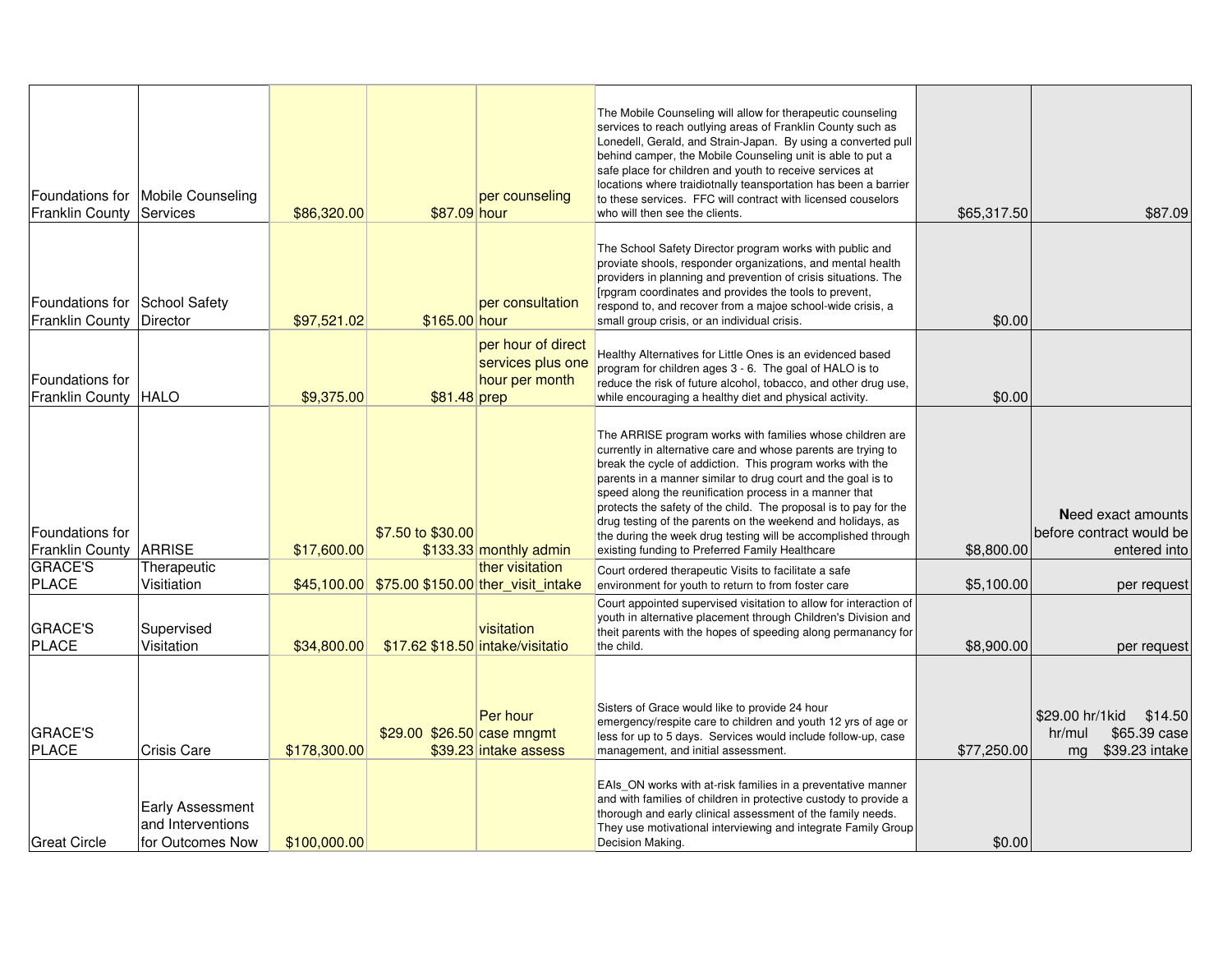| Jefferson<br>Franklin<br>Community<br>Action<br>Cooperation | <b>Building Resilience</b> | \$100,000.00 | \$264.00 child                      | per month per       | Building Resilience will introduce two methodologies in order<br>to build resilience among the pre-school children and their<br>families who attend the Headstart programs in Franklin<br>County. The first portion of the program is Social Emotional<br>Learning, which is an evidenced based program, The second<br>part of the program is teach the children mindfulness<br>meditation that allows them to self-regulate.                                                                                                                            | \$0.00      |                                            |
|-------------------------------------------------------------|----------------------------|--------------|-------------------------------------|---------------------|----------------------------------------------------------------------------------------------------------------------------------------------------------------------------------------------------------------------------------------------------------------------------------------------------------------------------------------------------------------------------------------------------------------------------------------------------------------------------------------------------------------------------------------------------------|-------------|--------------------------------------------|
| <b>JIREH</b>                                                | Legacy Safety Net          | \$88,497.00  |                                     |                     | JIREH is requesting funding to create a safety net for<br>homeless and runaway youth in Franklin County which would<br>include building up the safe place network with local<br>businesses and organizations, working with mobile counseling<br>or BHR (if funded) to respond to homeless youth that have<br>made their way to a safe place, utilizing the Legacy Center as<br>a temporary shelter for youth while more permanent housing<br>is found, recruiting and training host families to house youth,<br>and working with youth on reunification. | \$0.00      |                                            |
| Lutheran Family<br>& Children's<br>Services                 | Counseling                 | \$72,000.00  |                                     | \$90.00 per session | Lutheran Children and Families Services-counseling and<br>therapy services and case management to children and youth<br>in need using the Multimodal Emotion-Focused Treatment<br>Program and Cognitive Behavioral Therapy                                                                                                                                                                                                                                                                                                                               | \$72,000.00 | per request                                |
| <b>Lutheran Family</b><br>& Children's<br>Services          | Nurturing Kids             |              | \$66,747.40 \$79.57 \$150.00 assist | per session direct  | LFCS -Nurturing Kids program in Franklin County provides<br>case management to vulnerable parents and their children.<br>They provide individual case management, planning, and<br>goals, as well as, direct assistance. This program is intended<br>for parents of children birth to five years and works on skills in<br>an environment that is most comfortable for the parents<br>including the home. The main referral source is Children's<br>Division.                                                                                            | \$64,845.00 | \$77.25 per session<br>\$150.00 assistance |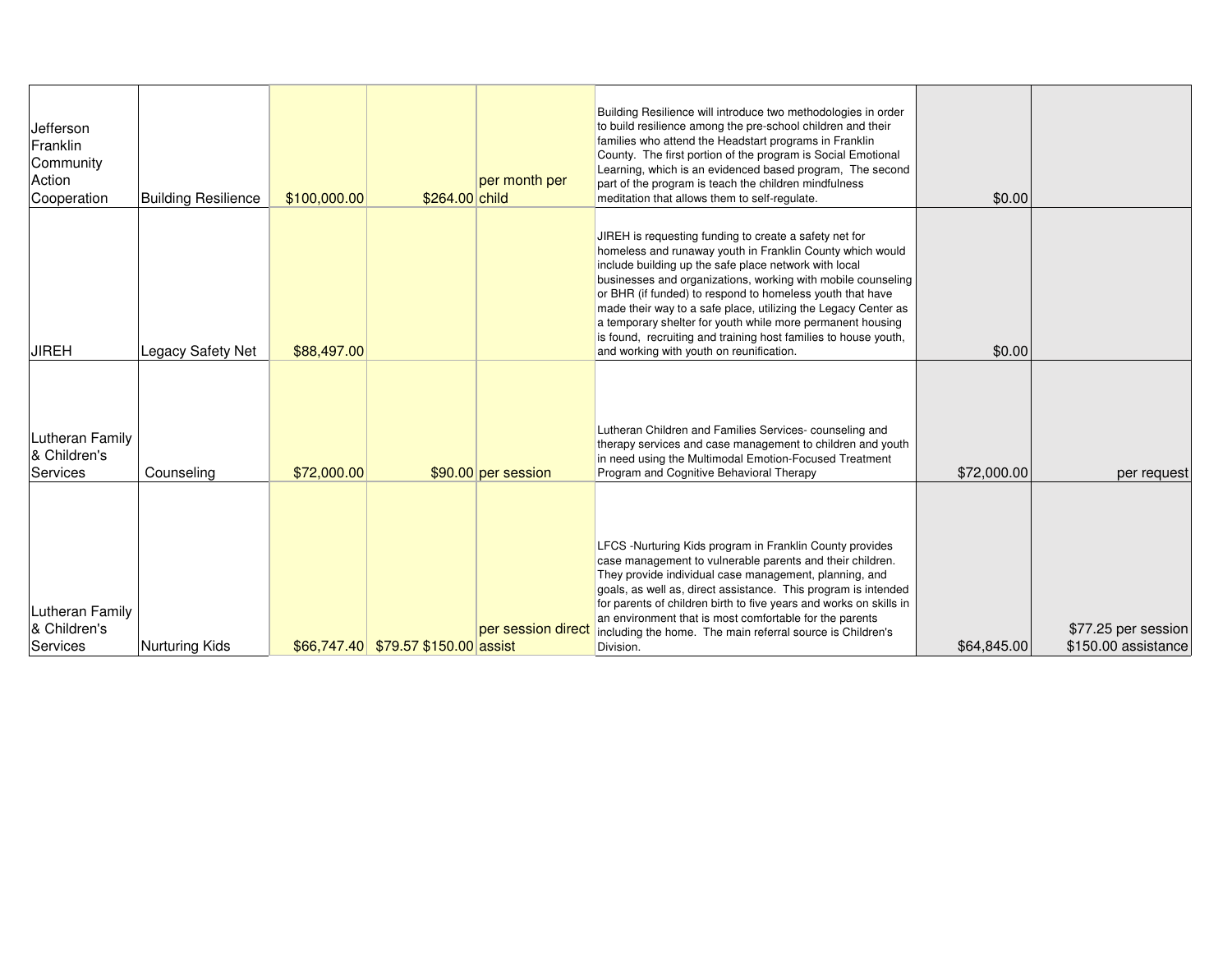| <b>Lutheran Family</b><br>& Children's<br>Services | <b>Nurturing Teens</b>                                                 | \$24,723.00 |                                                               | \$79.57 case mgmt group<br>\$79.57 session direct<br>\$150.00 assistance | Lutheran Family and Children's Services pregnant and<br>parenting teens services. The services are comprised of<br>three components; case management, group sessions, and<br>direct assistance. The case managers work with the youth on<br>problem solving techniques such as prioritizing and budget<br>management. They also work to link the youth and their child<br>to appropriate community services such as medical care,<br>housing, and food assistance. Groups for pregnant or<br>parenting teens encourages social connections and peer<br>sharing. Groups are used to improve teen's connections to<br>community resources and to others who share their concerns,<br>they also build more self confidence as young parents share<br>their experiences and learn that they are not alone. The final<br>part of LFCS is direct assistance to teen parents. Direct<br>assistance may be in the form of goods to baby proof the<br>home, furniture for the infant that is safe, car seats, etc. It<br>could also be used to meet the families basic needs such as<br>utility assistance. | \$17,028.00 | \$77.25 per session<br>\$150.00 assistance                      |
|----------------------------------------------------|------------------------------------------------------------------------|-------------|---------------------------------------------------------------|--------------------------------------------------------------------------|----------------------------------------------------------------------------------------------------------------------------------------------------------------------------------------------------------------------------------------------------------------------------------------------------------------------------------------------------------------------------------------------------------------------------------------------------------------------------------------------------------------------------------------------------------------------------------------------------------------------------------------------------------------------------------------------------------------------------------------------------------------------------------------------------------------------------------------------------------------------------------------------------------------------------------------------------------------------------------------------------------------------------------------------------------------------------------------------------|-------------|-----------------------------------------------------------------|
| <b>NCADA</b>                                       | Prevention                                                             | \$93,075.00 | \$90.00 \$300.00 leadership conf<br>\$75.00 \$7.00 red ribbon | prevention first<br>teen institute                                       | NCADA wishes to provide an array of prevention programs to<br>be determined with the Schools after funding is granted.<br>These services vary greatly and serve K - 12 graders.                                                                                                                                                                                                                                                                                                                                                                                                                                                                                                                                                                                                                                                                                                                                                                                                                                                                                                                    | \$92,025.00 | \$90.00 Prevention<br>\$300.00 Teen Institute<br>\$75.00 Leader |
| PORTALS/<br><b>BUDDIES NOT</b><br><b>BULLIES</b>   | School Based<br>Counseling                                             | \$22,362.00 |                                                               | counseling<br>session /<br>\$90.00 consultation                          | Portals school-based counseling services to the youth of the<br>Lutheran School.                                                                                                                                                                                                                                                                                                                                                                                                                                                                                                                                                                                                                                                                                                                                                                                                                                                                                                                                                                                                                   | \$22,362,00 | per request                                                     |
| PORTALS/<br><b>BUDDIES NOT</b><br><b>BULLIES</b>   | School Yard<br><b>Bullying and Cyber</b><br><b>Bullying Prevention</b> | \$11.077.00 |                                                               | $$90.00$ per hour                                                        | Portals All-In prevention programming includes bullying and<br>teasing prevention and internet safety. Portals approach is a<br>little different from other agencies as they would like to bring a<br>holistic approach that they call "all in" where they not only<br>meet with the students, but they also meet with the teachers.                                                                                                                                                                                                                                                                                                                                                                                                                                                                                                                                                                                                                                                                                                                                                               | \$6,030.00  | per request                                                     |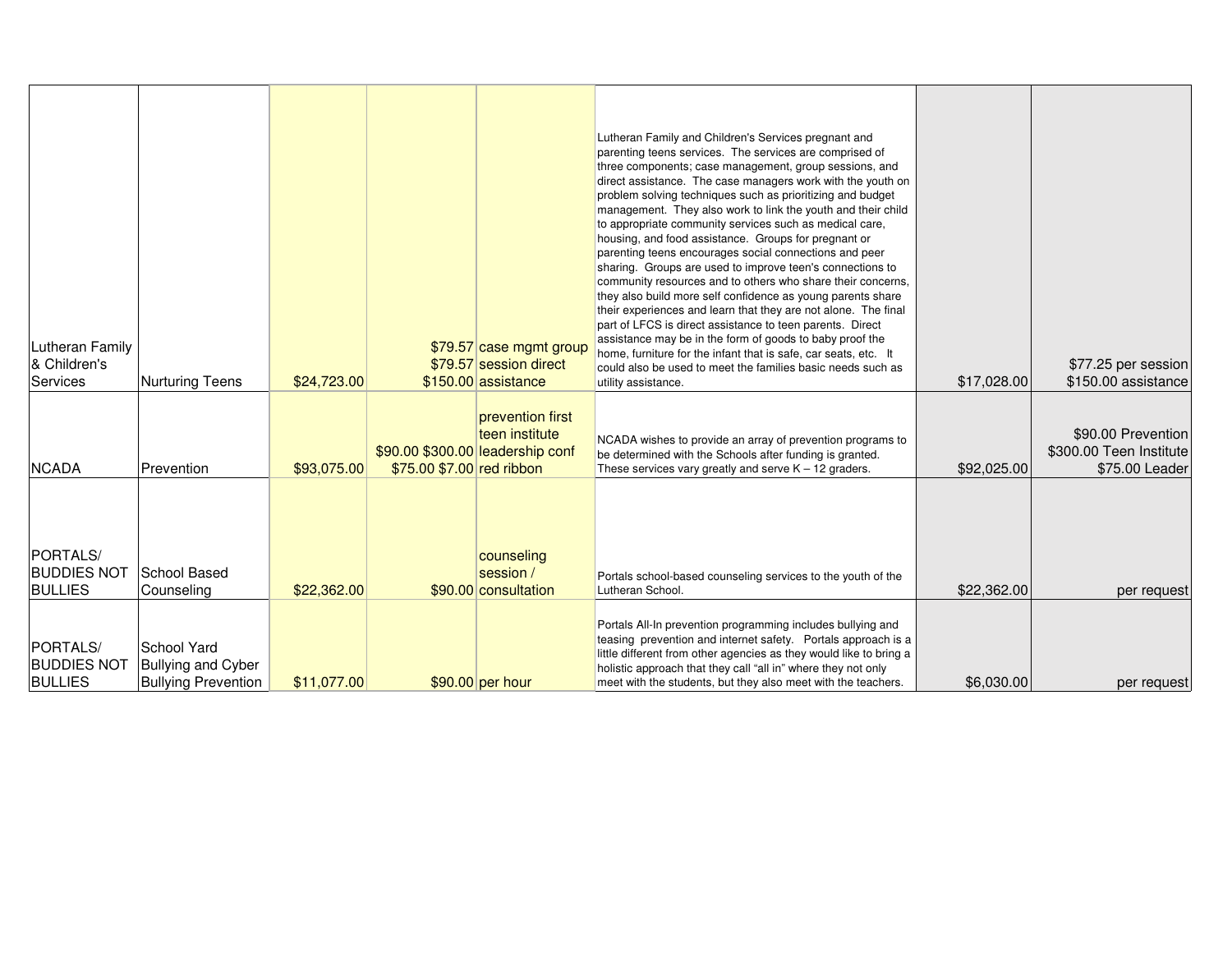| <b>Preferred Family</b><br>Healthcare | Team of Concern           | \$412,271.16 | \$1339.00 Events    | <b>School Consult</b><br>Assessment<br>\$73.31 \$164.80 Individual Sessio<br>\$81.63 \$43.96 Case Managem<br>$$12.21$ Testing | Preferred Family Healthcare - Team of Concern - The Team<br>of Concern incorporates global prevention, classroom specific<br>prevention programs, identification and assessment of high<br>risk youth, and individualized treatment of youth who are at<br>risk of becoming clinically addicted to drugs and alcohol. The<br>global education of all students to the dangers of using ATOD<br>is done through lunch room booths, school events, etc. PFH<br>will also do classroom presentations tailored to the needs of<br>the particular school. If a school is having an issue with<br>Opiate prescription drug use, then they can go to every<br>homeroom class and give a presentation on the facts and<br>dangers of using non-prescribed medications. The next<br>component is identification and assessment of high risk youth.<br>Anyone can refer a youth to the TOC program. After a referral<br>is made, PFH goes through proper school channels to get<br>parent permission to do an assessment. The youth is<br>assessed and referred to the proper service provider. If it is a<br>mental health issue, they would refer to Crider, if the child<br>needs counseling they refer to one of the FCCRB funded<br><b>Drug</b> counselors, if it is an emerging drug and alcohol issue then<br>PFH take the youth on for individualized treatment. | \$385,666.33 | \$71.17 consultion<br>\$160.00 Assessment<br>\$79.25 individual<br>\$42.68 Case mang<br>\$11.73 drug test |
|---------------------------------------|---------------------------|--------------|---------------------|-------------------------------------------------------------------------------------------------------------------------------|---------------------------------------------------------------------------------------------------------------------------------------------------------------------------------------------------------------------------------------------------------------------------------------------------------------------------------------------------------------------------------------------------------------------------------------------------------------------------------------------------------------------------------------------------------------------------------------------------------------------------------------------------------------------------------------------------------------------------------------------------------------------------------------------------------------------------------------------------------------------------------------------------------------------------------------------------------------------------------------------------------------------------------------------------------------------------------------------------------------------------------------------------------------------------------------------------------------------------------------------------------------------------------------------------------------------------------------------------------------|--------------|-----------------------------------------------------------------------------------------------------------|
| <b>Preferred Family</b><br>Healthcare | Drug Testing              | \$24,996.11  | \$9.27 \$16.18 test | On-site test<br>lab<br>\$11.18 arrise lab test                                                                                | Drug Testing for families where the cost of testing is a barrier<br>to reunification or other permanency for children in the foster<br>care system.                                                                                                                                                                                                                                                                                                                                                                                                                                                                                                                                                                                                                                                                                                                                                                                                                                                                                                                                                                                                                                                                                                                                                                                                           | \$24,996.11  | per request                                                                                               |
| <b>Preferred Family</b><br>Healthcare | A.R.T.C.<br>Psychological | \$159,979.00 |                     | pp per group<br>\$14.26 \$77.03 individual srvc<br>\$43.96 case manage<br>$$1,000.47$ communityevent<br>\$73.31 support group | Preferred Family Healthcare - Achieving Recovery Through<br>Creativity (A.R.T.C.) for high risk youth in Franklin County.<br>ARTC is an art therapy program that works with the creativity<br>of youth including through painting, sculpture, drawing, music,<br>poetry, etc. to help the youth work through their emotional<br>illness. A.R.T.C. Serves as a means of healthy recreation,<br>self-discovery and expression. It helps youth engage actively<br>in their recovery and increases self-worth and confidence.<br>This helps provide continuous intervention through-out the<br>youth's life because they will learn a hands on way to express<br>themselves and help themselves in a time of emotional doubt.                                                                                                                                                                                                                                                                                                                                                                                                                                                                                                                                                                                                                                     | \$152,641.42 | \$13.84 per pers group<br>\$74.79 individual servi<br>\$42.68 case managme<br>\$73.31 support group       |
| <b>UMSL</b>                           | Evaluation                | \$56,109.00  |                     | \$79.26 per hour                                                                                                              | Psychological Evaluation -                                                                                                                                                                                                                                                                                                                                                                                                                                                                                                                                                                                                                                                                                                                                                                                                                                                                                                                                                                                                                                                                                                                                                                                                                                                                                                                                    | \$49,141.20  | per request                                                                                               |